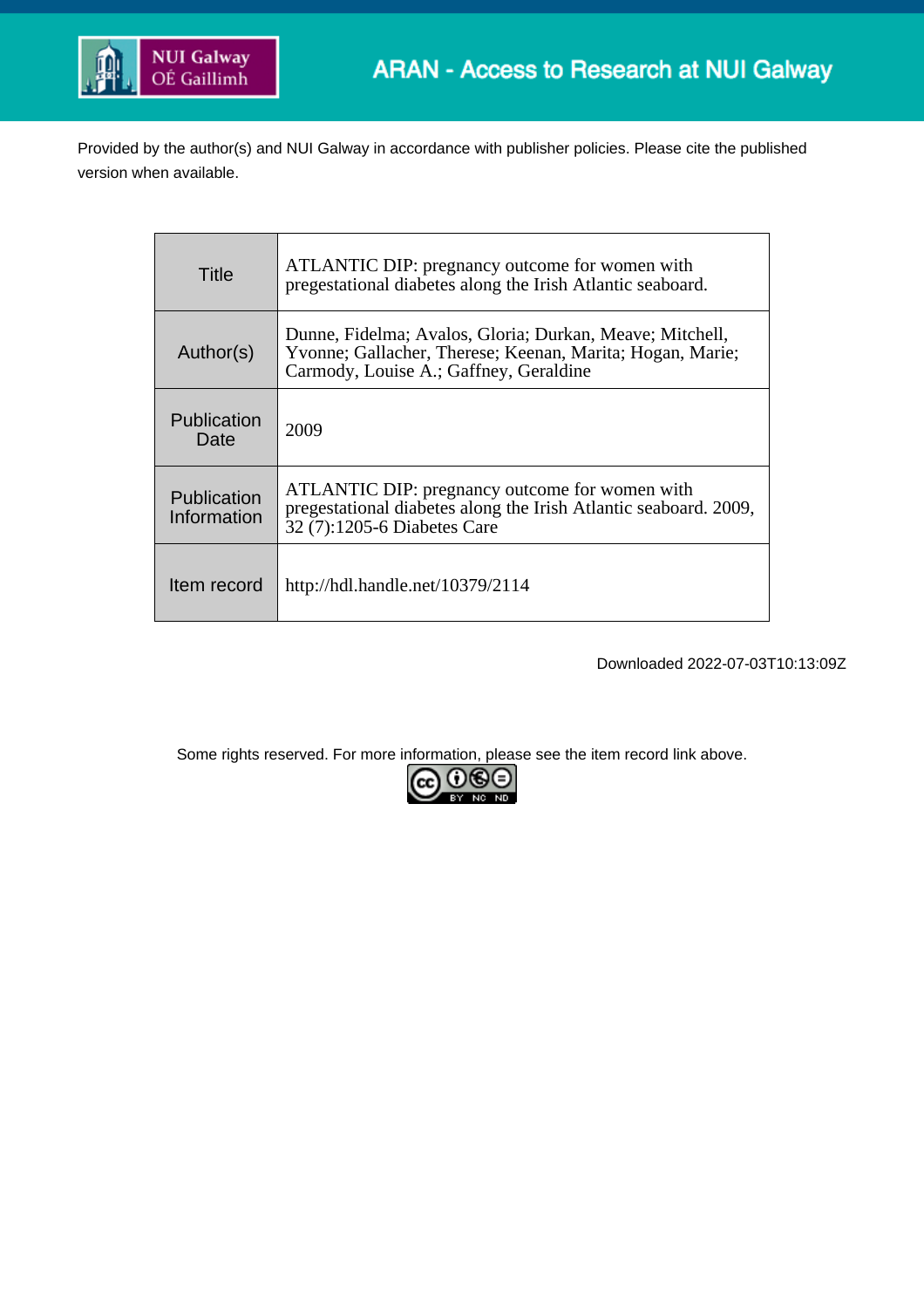## **ATLANTIC DIP: Pregnancy Outcome for Women With Pregestational Diabetes Along the Irish Atlantic Seaboard**

**FIDELMA P. DUNNE, PHD<sup>1</sup> GLORIA AVALOS, MSC<sup>1</sup> MEAVE DURKAN, MD<sup>1</sup>** YVONNE MITCHELL<sup>1</sup> **THERESE GALLACHER, RN<sup>1</sup>**

**MARITA KEENAN, RN/RM<sup>1</sup> MARIE HOGAN LOUISE A. CARMODY**<sup>1</sup> **GERALDINE GAFFNEY, MD<sup>2</sup> FOR THE ATLANTIC DIP COLLABORATORS**

**OBJECTIVE** — Prospective evaluation of pregnancy outcomes in pregestational diabetes along the Atlantic seaboard 2006–2007.

**RESEARCH DESIGN AND METHODS** — The Atlantic Diabetes in Pregnancy group, representing five antenatal centers in a wide geographical location, was established in 2005. All women with diabetes for  $>$ 6 months before the index pregnancy were included. Results were collected electronically via the DIAMOND Diabetes Information System. Pregnancy outcome was compared with background rates.

**RESULTS** — There were 104 singleton pregnancies. The stillbirth rate (25/1,000) was 5 times, perinatal mortality rate (25/1,000) 3.5 times, and congenital malformation rate (24/1,000) 2 times that of the background population. A total of 28% of women received prepregnancy care, 43% received prepregnancy folic acid, and  $51\%$  achieved an A1C  $\leq$ 7% at first antenatal visit.

**CONCLUSIONS** — Women are not well prepared for pregnancy, and outcomes are suboptimal. A regional prepregnancy care program and centralized glucose management are urgently needed.

*Diabetes Care* **32:1205–1206, 2009**

**R**obust information is lacking on pregnancy outcomes in women with diabetes in the Republic of Ireland. Along the Atlantic seaboard, there are five centers and 11,000 deliveries annually. A partnership occurred in 2005 with a focus on research, audit, clinical care, and professional and patient education (ATLANTIC DIP). This partnership is facilitating a number of projects, the results of which will shape future care. This report outlines the current position regarding pregnancy outcomes in women with established diabetes.

## **RESEARCH DESIGN AND**

**METHODS** — The ATLANTIC DIP network established an electronic link be-

tween centers using DIAMOND (Hicom, Woking, U.K.), a diabetes clinical information system for data collection. DIAMOND is hosted at the central location as a secure service. Data captured in the peripheral clinics are consolidated in real time within the central DIAMOND database and made available in anonymized form for analysis and reporting.

We studied women with established diabetes for  $>6$  months before the index pregnancy in 2006–2007. Women were managed according to local guidelines. Five values of A1C at the first visit; at 12, 24, and 36 weeks; and before delivery were chosen to represent the metabolic control. An ophthalmologist evaluated for retinopathy. Information regarding microalbuminuria

●●●●●●●●●●●●●●●●●●●●●●●●●●●●●●●●●●●●●●●●●●●●●●●●● From the <sup>1</sup>Department of Medicine, College of Medicine Nursing and Health Sciences, National University

Corresponding author: Prof. Fidelma Dunne, fidelma.dunne@nuigalway.ie.

Published ahead of print at http://care.diabetesjournals.org on 14 April 2009. DOI: 10.2337/dc09-0118.

© 2009 by the American Diabetes Association. Readers may use this article as long as the work is properly cited, the use is educational and not for profit, and the work is not altered. See http://creativecommons.

org/licenses/by-nc-nd/3.0/ for details. *The costs of publication of this article were defrayed in part by the payment of page charges. This article must therefore be hereby marked "advertisement" in accordance with 18 U.S.C. Section 1734 solely to indicate this fact.*

(30–300 mg/24 h), diabetic nephropathy (300 mg/24 h), hypertension (pregestational treatment or a blood pressure 140/90 at first antenatal visit), pregnancyinduced hypertension (blood pressure  $>$ 140/90  $\times$  two measurements), preeclampsia (onset of blood pressure and proteinuria 300 mg/24 h after 20 weeks), preterm delivery 37 weeks gestation, large for gestational age (birth weight  $>4$ kg), and small for gestational age (birth weight 2.5 kg) were recorded. Congenital malformations were those causing death or significant disability or those requiring surgical intervention. Perinatal mortality was defined as fetal death after 24 weeks and within 1 week of delivery. Results were compared with those in the background population (1).

**RESULTS** — A total of 104 pregnancies occurred: 80 in women with type 1 diabetes and 24 in women with type 2 diabetes. Women with type 1 diabetes were younger, with a mean age of 33  $\pm$ 5.7 years (means  $\pm$  SD) compared with a mean age of  $36 \pm 4.4$  years in women with type 2 diabetes  $(P = 0.04; 95\% \text{ CI}$ 0.115–5.02). A total of 8 and 13% with type 1 and 2 diabetes, respectively, were aged 40 years. Diabetes was present for a mean of 14 and 5 years in type 1 and type 2 diabetes ( $P = 0.0001$ ; 95% CI 6.7– 11.3). A total of 16 (18%) women had retinopathy, 7 (8%) had renal disease, and 3 (3%) had hypertension at booking. There were 50% who were overweight  $(BMI > 25$  to  $<$  30 kg/m<sup>2</sup>), and 18% were obese (BMI  $>$  30 kg/m<sup>2</sup>).

A total of 28% received prepregnancy care. A formal prepregnancy care clinic occurred centrally with an uptake of 65%. In the four peripheral centers, prepregnancy care occurred in routine diabetes clinics with an uptake of 14%. The folic acid uptake was 43%.

Although 51% had a booking A1C  $\leq$ 7%, the mean booking A1C was 7.8%, decreasing to a mean of 7.4 and 6.2% at the end of the first and second trimester, respectively. A1C rose to a mean of 6.6 and 7.2% at the end of the third trimester and pre-delivery, respectively. A1C was better in women with type 2 diabetes.

of Ireland, Galway, Ireland; and the <sup>2</sup>Department of Obstetrics, College of Medicine Nursing and Health Sciences, National University of Ireland, Galway, Ireland.

Received 21 January 2009 and accepted 24 March 2009.